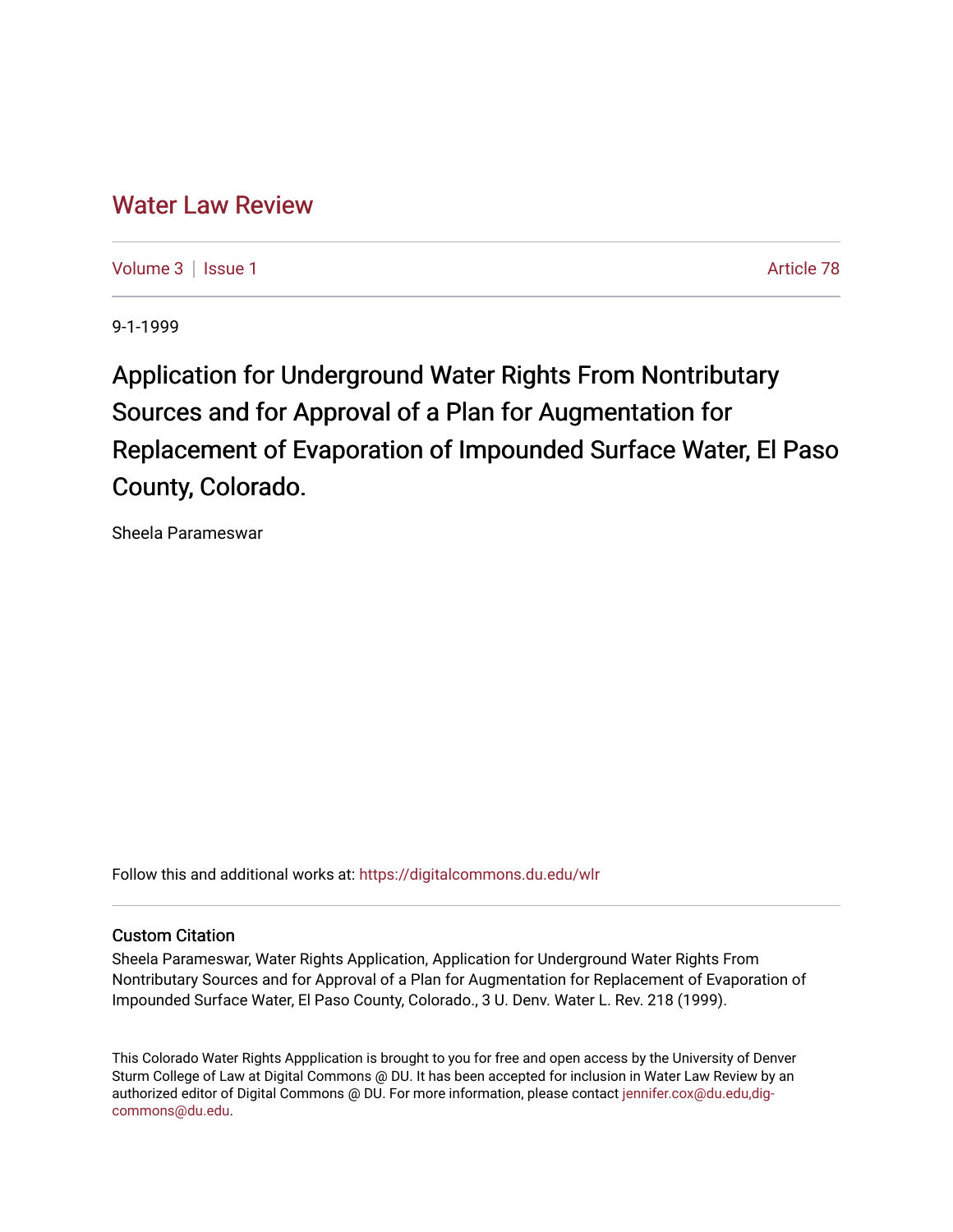toward the completion of this water right and occurred in this diligence period. No action has been taken on either the motion or the consultation disapproval.

#### *2. Opposition*

No letters of opposition were filed against the Amended Application.

*Melinda B. Barton*

#### **WATER COURT DIVISION** 2

**APPLICATION FOR UNDERGROUND WATER RIGHTS FROM NONTRIBUTARY SOURCES AND FOR APPROVAL OF A PLAN FOR AUGMENTATION FOR REPLACEMENT OF EVAPORATION OF IMPOUNDED SURFACE WATER, EL PASO COUNTY, COLORADO.** Case No. **99CW109** (Water Division 2, Sept. 1999). Applicant: Gene and Diane Melssen (Atty. Robert E. Schween).

#### *1. Application*

Gene and Diane Melssen ("Applicant") seek to adjudicate, quantify, and vest the groundwater rights in Denver, Arapahoe, and Laramie-Fox Hills aquifers underlying their property and to adjudicate a plan for augmentation for replacement of evaporative losses for the pond on their property.

The location of wells is unknown and depends upon build-out configurations not yet determined. The location of the wells, which will withdraw groundwater from the nontributary Denver, Arapahoe, and Laramie-Fox Hills aquifers, is part of the Applicant's overlying property. The overlying land area consists of 10.2 acres, more or less, located in the SE  $\frac{1}{4}$  of the NE  $\frac{1}{4}$ , Section 9, T.11 S., R.67 W of the 6<sup>th</sup> P.M., **El** Paso County, Colorado. The location of the pond is the central part of the Melssens' property. The pond is approximately 12 feet deep at its deepest point. The groundwater in the Denver, Arapahoe, and Laramie-Fox Hills aquifers is nontributary groundwater as defined in Colorado Revised Statute section 37-90- 103(10.5). The water impounded in the pond is a combination of groundwater and tailwater from irrigation and surface run-off water. The Melssens' nontributary groundwater may also fill the pond. The Melssens will withdraw the subject groundwater through wells located anywhere on their property. They seek confirmation of the absolute right to withdraw all of the legally available groundwater in the claimed aquifers lying below their property.

The Melssens' propose to use all water withdrawn from the aquifers in a water system and after use lease, sell, or otherwise dispose of the water for the following beneficial purposes: domestic, industrial, commercial, irrigation, livestock watering, recreational, fish and wildlife, and fire protection. They will use the water for immediate application, both on and off the property, for storage and subsequent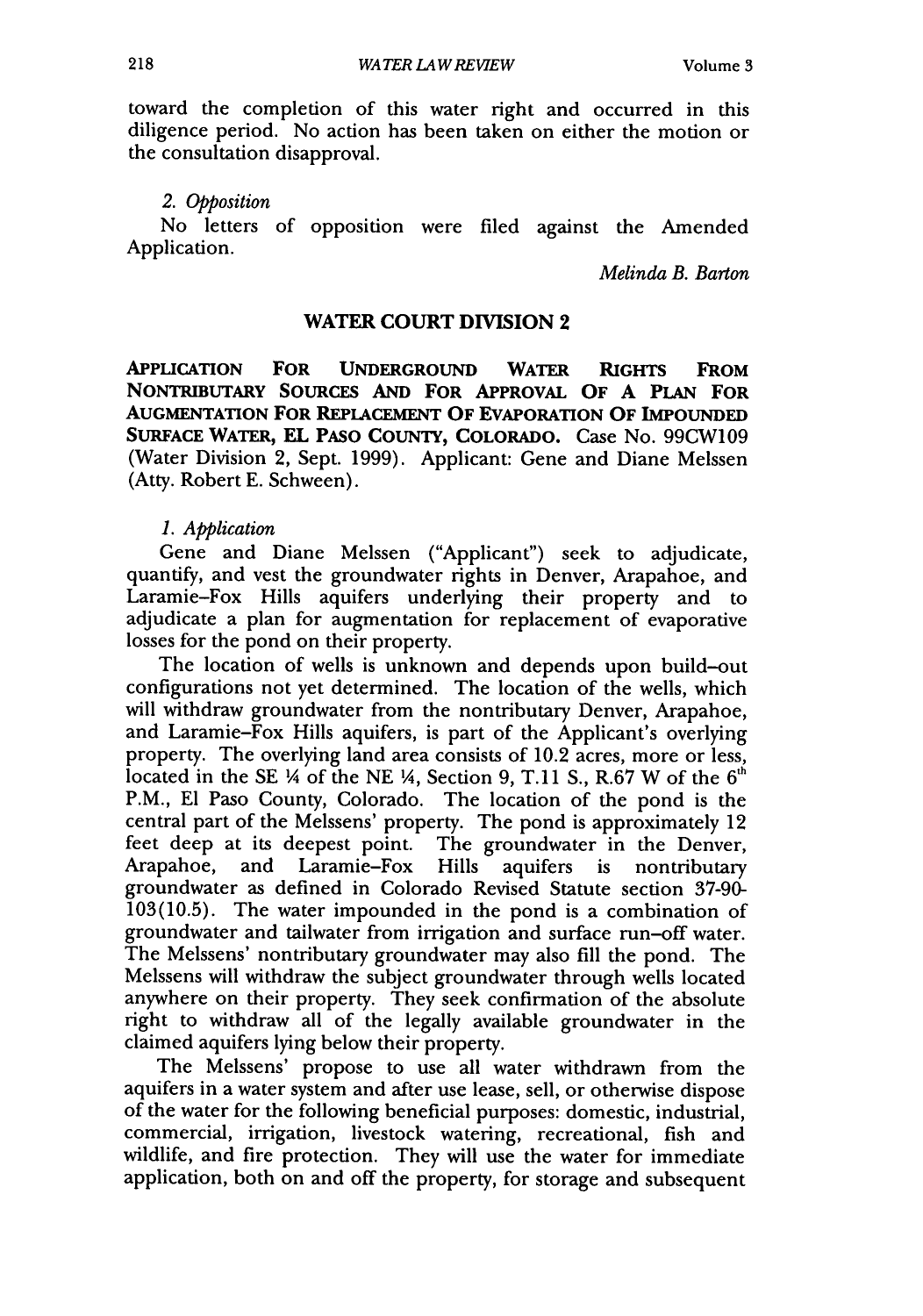application, exchange purposes, replacement of depletions resulting from the use of the water from other sources, and augmentation purposes.

The Melssens seek approval of a plan for augmentation for the replacement of evaporative losses of groundwater, tailwater, and other surface run-off exposed to the atmosphere while impounded in their pond. The exposed surface area of the pond is approximately  $\frac{1}{2}$  acre. The evaporation factor at this location and altitude is 2.0 acre-feet per acre of exposed water. Therefore, the total evaporative losses Therefore, the total evaporative losses augmented calculate out to one acre-foot per year. The Melssens plan to use the nontributary Denver aquifer groundwater as their primary in-facility supply source. They estimate that the return flows from the use of Denver aquifer groundwater are sufficient to replace actual evaporative losses incurred by the impoundment of water in the pond. The Melssens plan to replace the remaining amount of evaporative losses by direct discharge of nontributary groundwater into the pond.

The Melssens claim that the water is legally available for withdrawal by the wells proposed. Also, they state that the withdrawal of the Denver, Arapahoe, Laramie-Fox Hills aquifer and plan for augmentation still protect vested or conditionally decreed water rights of others. Finally, the plan for augmentation of evaporative losses from the pond using return flows or discharges of nontributary Denver aquifer groundwater is adequate to prevent injury to other vested and decreed conditional water rights. Therefore, the Melssens request their water right be a final water right.

#### *2. Opposition*

Objecting are: the Town of Palmer Lake, City of Colorado Springs, Harold D. Simpson, and Steven J. Witte.

Objectors claim the proposed change in use and plan for augmentation may adversely affect the vested and conditionally decreed rights of water users in Colorado Springs and Palmer Lake. They seek to hold the Melssens to a standard of strict proof to show ownership or entitlement to use the water rights claimed in the application.

Objectors claim all groundwater in the Denver, Arapahoe, and Laramie-Fox Hills Aquifers underlying the property named in the application has been decreed to Palmer Lake; therefore, there is no water available to the Melssens. Objectors request that if there is any groundwater available, the Melssens must be held to a showing of strict proof with respect to each element of their claim to the groundwater. Objectors also request the Melssens be held to a showing of strict proof with respect to each element of their claim for approval of their plans for augmentation.

Additional objections stem from the lack of specificity in the Melssens' application. The opposition asks that if the Melssens are claiming to use the aquifers and groundwater for augmentation, appropriate terms and conditions to address administration,